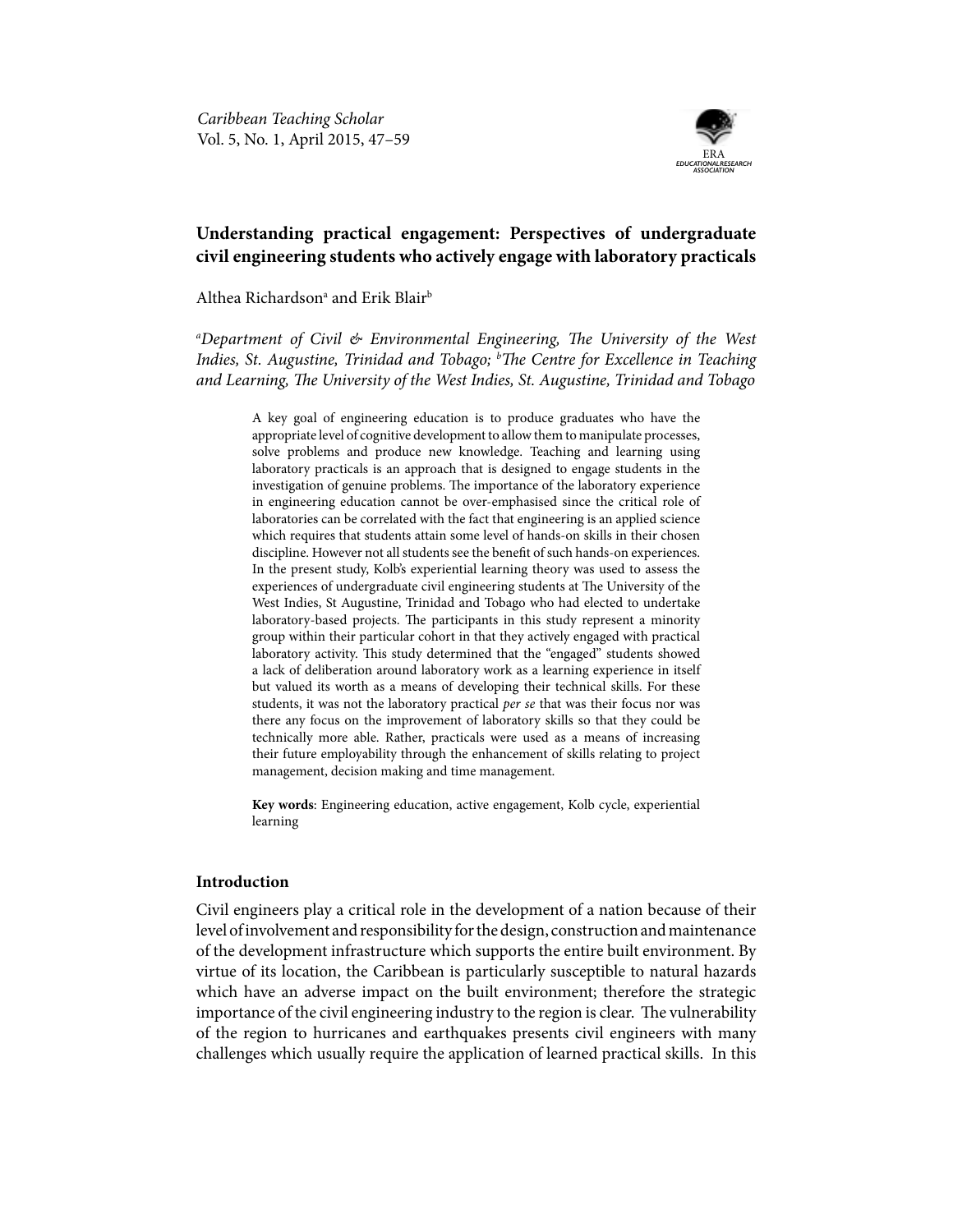regard, effective engineering education is of importance and, therefore, the task of engineering educators is to ensure that the expected educational outcomes are achieved (Malan, 2000). One of the key goals of engineering education is to produce graduates who have the appropriate level of cognitive development to allow them to manipulate processes, solve problems and produce new knowledge (Gondim & Mutti, 2011 as cited in Lashari, Alias, Akasah, & Kesot, 2012). The importance of using the laboratory experience and other practical exercises in engineering education cannot be over-emphasised and Davies (2008, p.2) suggests that the practical component in the engineering curriculum should, by design:

motivate students and stimulate their interest in the subject; deepen their understanding by linking theory to practice; provide opportunities for team work which students can use to analyze and solve engineering problems and foster in graduate engineers the skills and attitudes which will enable them to operate effectively and professionally in the engineering workplace.

The successful integration of practical work into the engineering curriculum can be challenging for many reasons including: the cost of procuring adequate and appropriate materials and equipment; the time required for the organisation, management and assessment of the laboratory work; limited laboratory work space; large student cohorts that require subdivision into smaller working groups; a marked disconnect between practical sessions and the associated theoretical lectures, and a distorted link between theory and practice in the mind of the student (Davies, 2008). Notwithstanding the many challenges, the application of theory using hands-on practicals remains fundamental to the delivery of the engineering curriculum. The critical role of laboratories can be linked to the fact that engineering is an applied science which requires that students attain some level of hands-on skills. The practical component of engineering courses should therefore facilitate students' engagement in deep learning and well-designed laboratory practicals may be used to improve the hands-on skills of graduate engineers.

The University of the West Indies (UWI) St Augustine (STA) is no different from any other institution in that practical exercises are a major component of most courses offered in the undergraduate civil engineering programme. Students at all levels of the civil engineering programme are required to participate in at least three compulsory practical sessions each semester. Laboratory teaching can account for as much as 50% of the contact time and a great deal of a student's study time is spent writing and researching for practical and project reports. Marks are awarded on the basis of assessment tasks associated with practical work. Generally, student learning is assessed through their submission of three or four individual laboratory reports for 15-20% of the total course marks. Additionally, in the summative final exam, one or two questions incorporate aspects of the practical work in either the calculations or process description. Through their studies, UWI STA undergraduate civil engineering students are expected to achieve certain goals.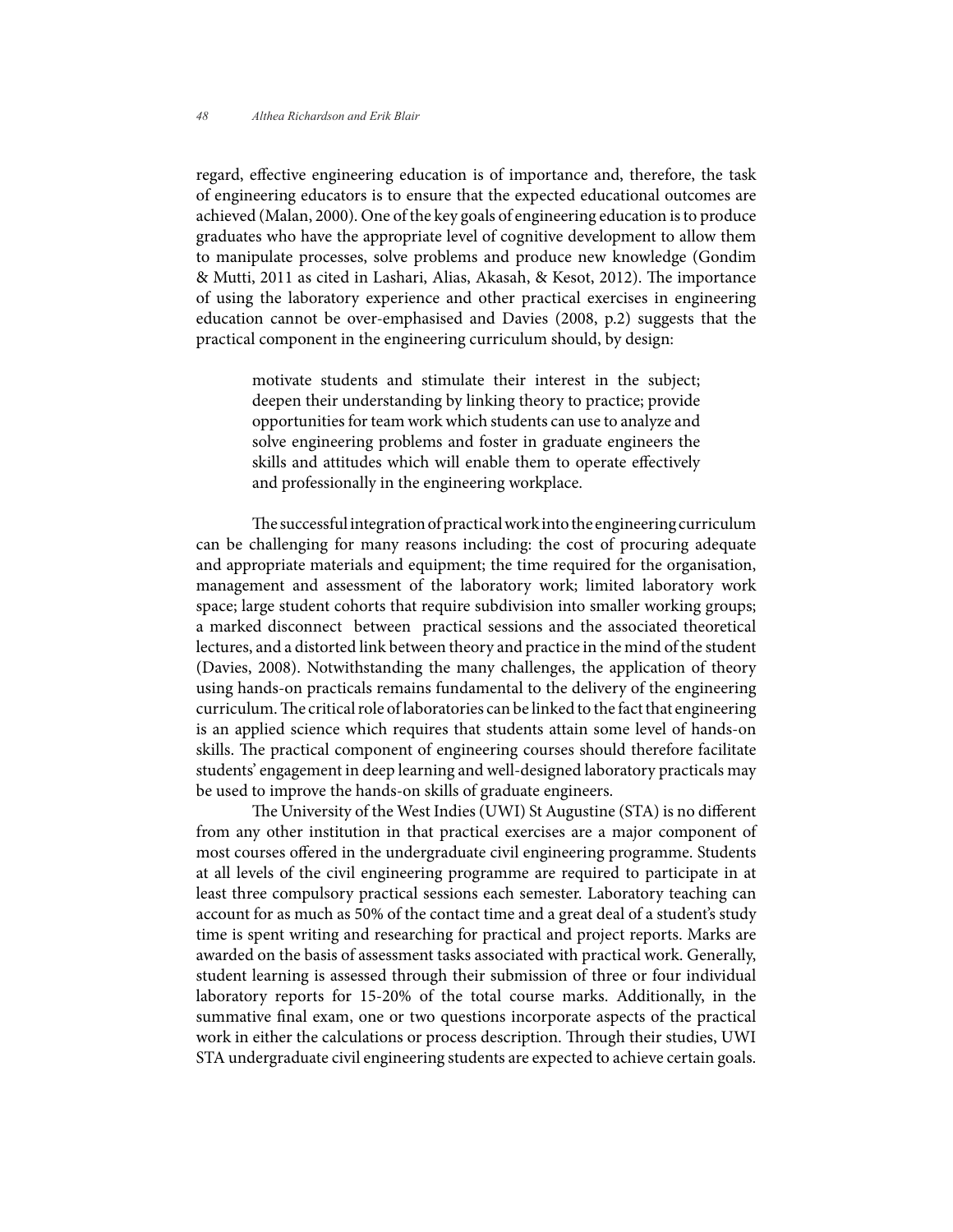A cursory review of these goals shows the significance of practical work to student learning and that these civil engineering students are expected to:

- 1. Design and conduct experiments, as well as to analyse and interpret data in several areas which include air quality, water and land quality and environmental and human health impacts.
- 2. Identify, formulate, and solve engineering problems and to design a system, component, or process to meet desired needs.
- 3. Effectively convey technical material through oral presentations and written communication.
- 4. Obtain the broad education necessary to understand the impact of engineering solutions in a global and societal context.
- 5. Gain knowledge of contemporary and emerging environmental issues and recognise the need for, and an ability to engage in, lifelong learning.
- 6. Apply scientific and engineering principles as well as contemporary technology to the discipline.
- 7. Use the techniques, skills, and modern engineering tools necessary for engineering practice with an integrated understanding of professional, societal, and ethical responsibilities.
- 8. Understand their professional and ethical responsibility and the importance and function of multidisciplinary teams in professional practice.
- 9. Acquire the necessary background for admission to engineering or other professional graduate programmes.

Despite the fact that practical sessions are interwoven into the civil engineering programmes and integral to students meeting learning outcomes, one of the challenges encountered by teaching staff is the apparent indifference students show towards laboratory practicals. This nonchalance might be a display of either their demotivation or their general attitude toward the use of laboratory practicals as a teaching and learning strategy, based on their perception of the required tasks (Maehr & Meyer, 1997). Whatever the reason, a lack of motivation generally has a direct negative effect on learning and behaviour (Pintrich & Schunk, 1996). Accounts of disengaged students are well-documented with an extensive body of literature on disengagement among undergraduate students (Pekrun, Goetz, Frenzel, Barchfeld, & Perry, 2011; Salanova, Schaufeli, Martinez & Bresó, 2010; Schmitt, Oswald, Friede, Imus, & Merritt, 2008; Schreiner, Noel, Anderson, & Cantwell, 2011). Such studies have examined both psychological and psychosocial factors and have used tools such as formalised Likert-type questionnaires and structured equation modelling of GPA and exam scores; however, to fully understand the situation, it is worth problematising how we might record the lived experiences of those students who display levels of engagement with practical laboratory exercises. In addressing this particular area, this research focuses on the perceptions of civil engineering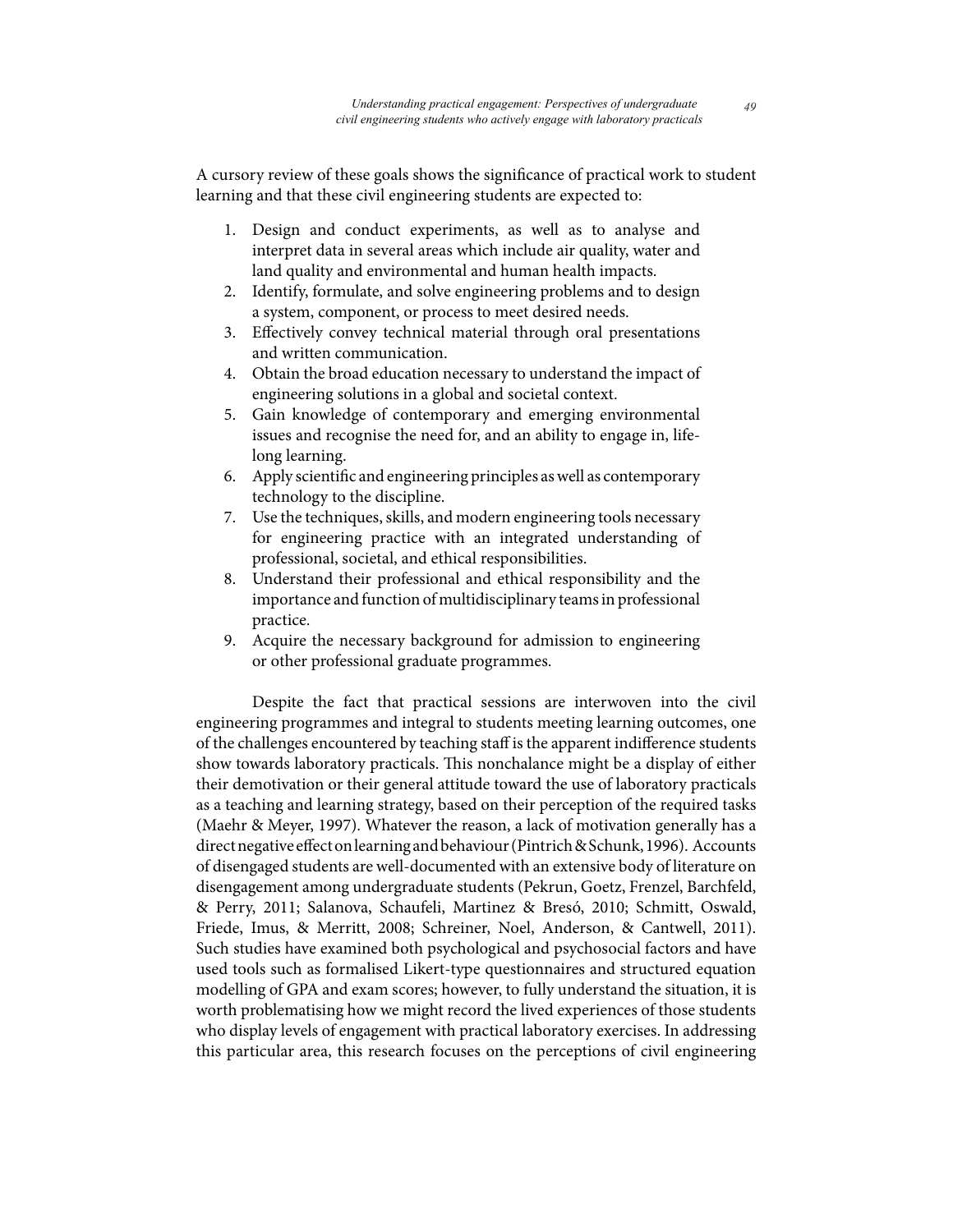students who actively engage with laboratory practicals and seeks to find out what it is that motivates them to pursue a course to which many of their peers seem to attach such little significance.

## **Being an engaged student**

The central purpose of practical work is to help students link two spheres: the sphere of knowledge - which they experience from things they can see and do, and the sphere of thoughts, concepts and ideas - which they acquire from their experiences (Millar, 2009). Practicals are effective when students are able to observe and do what was intended using the equipment and material provided; make appropriate observations which will allow them to recall and describe what they did and what they observed; think about what they are doing and observing while using the concepts intended or inherent in the activity, and, at the end, discuss the activity using the specific scientific ideas which the activity aimed to develop (Tiberghien, 2000 as cited in Millar, 2009). Such students might be described as "engaged" with the learning activity and might form a proto-typical extreme: with disengaged peers as their counter.

Smith, Sheppard, Johnson and Johnson (2005) note that the more engaged the student the greater the level of knowledge acquisition and general cognitive development. This is in line with Astin's (1984) involvement theory which emphasises that students' active participation in the learning process will have a positive impact on their development and learning and increase their retention rates. Astin's theory was later reinforced by Bonwell and Eison (1991) who stated that when students participate they are able to engage in higher-order thinking tasks which foster the cognitive development of skills such as analysis, synthesis and evaluation. Krause (2005) held a similar view that student engagement is a fundamental pillar of higher education and a vital element in the teaching and learning framework since it encourages deeper learning outcomes. Although Biggs (1996) reports that motivated and scholarly students are generally deep learners regardless of the teaching methods used, Lucke (2010) also used the principles of active learning to make the point that students who are actively engaged with their learning are more likely to understand the concepts that they are being taught.

In drawing together the concepts of engagement and activity, this study is theoretically grounded in the experiential learning cycle (Kolb, 1984). The Kolb cycle presents learning as a cyclical model (see Figure 1) consisting of four sequential stages which include having a real experience, followed by observation and reflection during which learners review the "who, what, when, where and why" of an experience. Next, learners engage in creating new concepts from the experience and finally they plan and apply the concepts learnt to active experimentation. For Kolb (1984, p.38) "learning is a process whereby knowledge is created through the transformation of experience" and experience is central to a learning process where knowledge results from a learners' ability to examine and transform experience.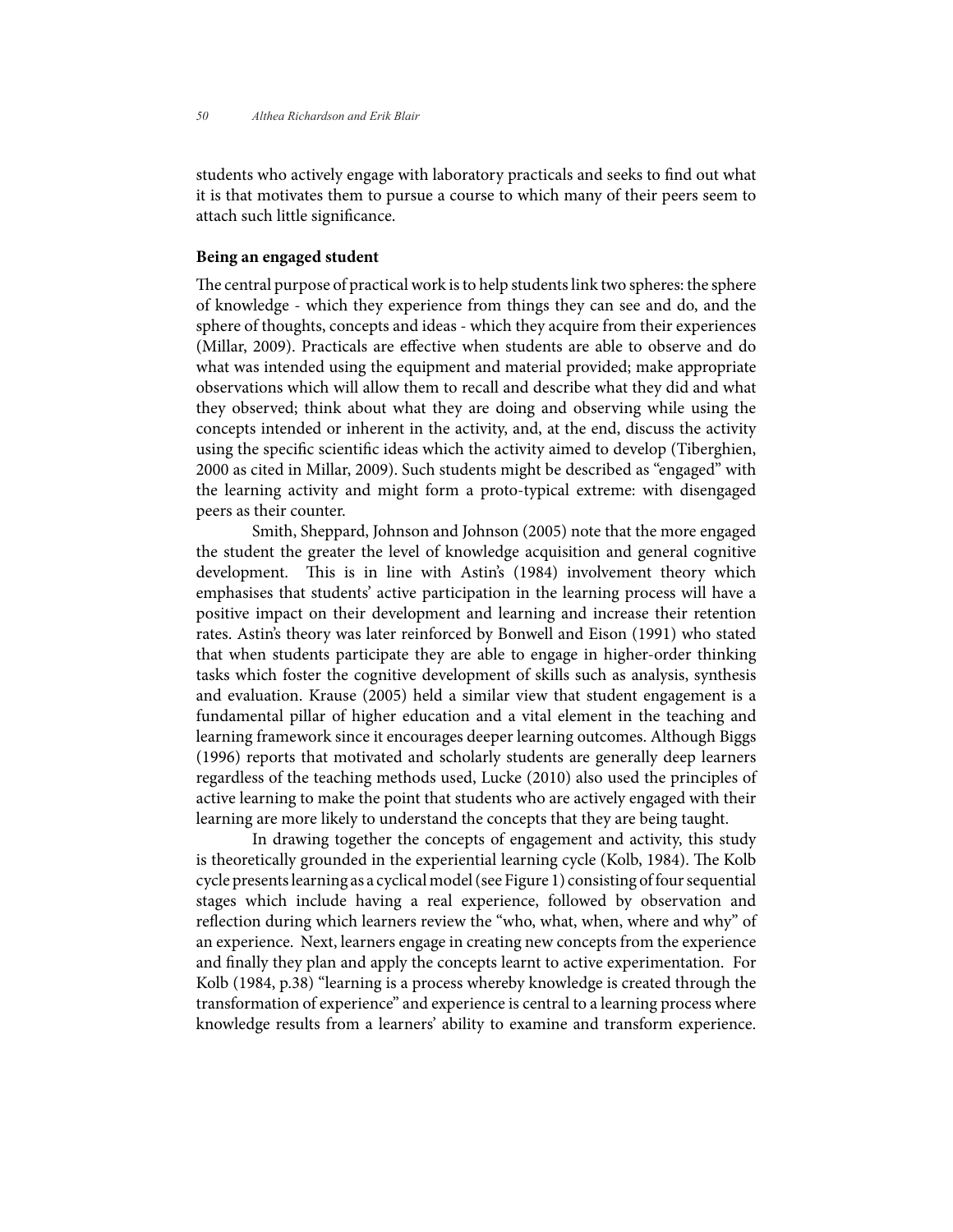The Kolb cycle presents learning as a continuous process in which all four aspects are necessary for effective learning (Fry, Ketteridge & Marshall, 2008.



**Figure 1.** The Kolb cycle (Kolb, 1984)

Although, the cycle can be entered at any stage, for learning to occur all stages must be followed in sequence and there should be adequate balance of the stages. Since engineering is fundamentally an experiential discipline, the Kolb cycle is a suitable construction for understanding engineering education and is used here as a theoretical framework.

## **The research problem**

Environmental engineering courses offered in the UWI STA civil engineering programme have clear practical components and all students are required to participate in the compulsory laboratory exercises and fieldwork. However, informal reports from the laboratory technician, facilitator and demonstrator tell that over the years many students seem reluctant to participate fully in hands-on laboratory exercises. Since students tend to learn more when they are actively engaged (Cross, 1987; Ericksen, 1984) and the level of learning that occurs in a classroom is directly proportional to the quality and quantity of students' involvement throughout the educational programme (Astin, 1984) this study was borne out of a need to determine what led to students actually engaging with laboratory exercises. The value of laboratory exercises to the engineering discipline was not in question here since this study was not intended to evaluate the effectiveness of engineering educators who use laboratory practicals for teaching. The concern was whether engaged students saw the link between practical work and their ultimate goals, interests, and concerns, which will become the focus of their practice as engineers. In seeking to understand what engaged students actually get from the experience of undertaking hands-on practical work, this research considered whether students who actively participated in laboratory practicals felt that their learning experience was enhanced because of this engagement.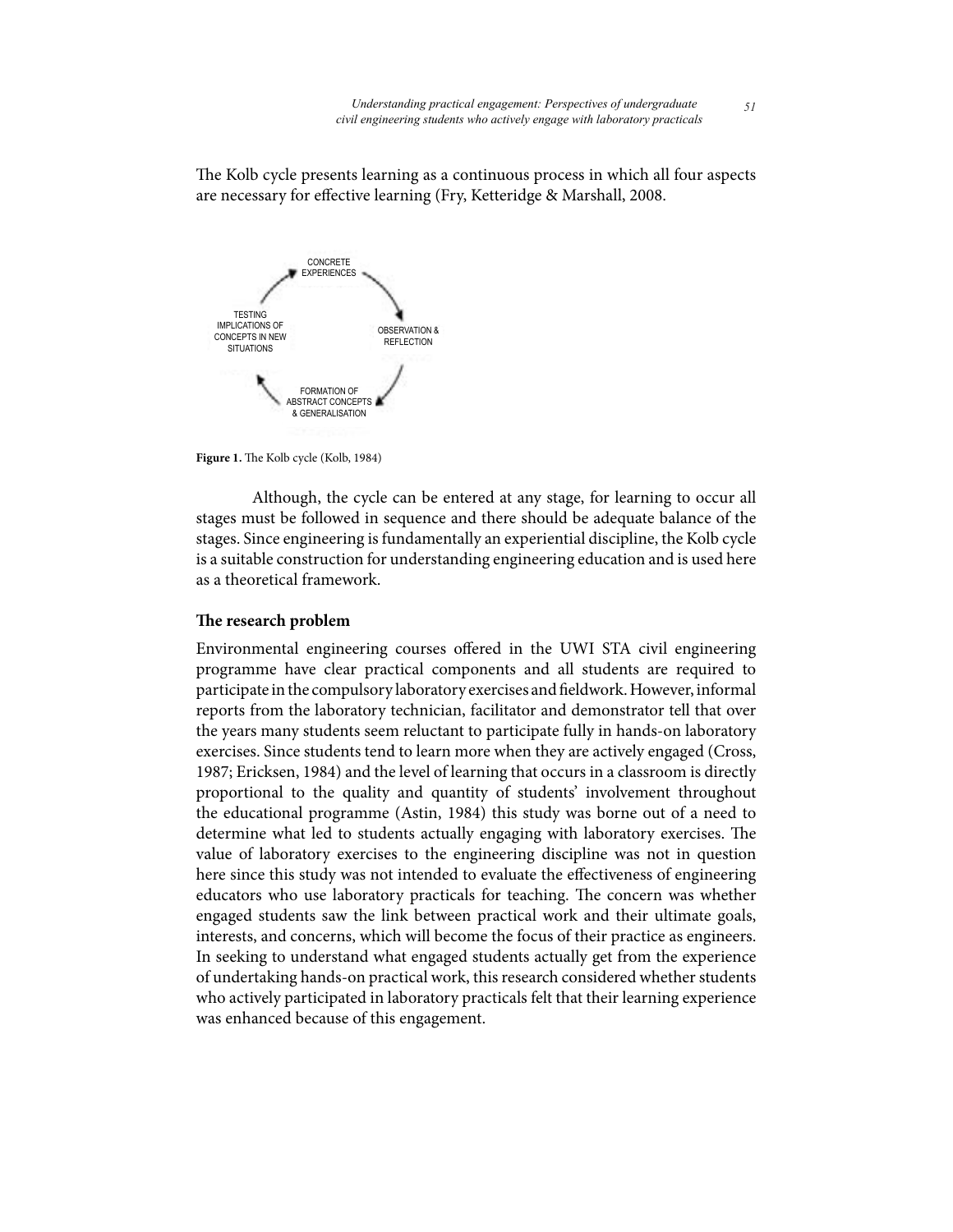*52 Althea Richardson and Erik Blair*

#### *Research question*

What are "engaged" students' perceptions of the benefits of hands-on laboratory work?

## **Methodology**

#### *Context*

This study was carried out in the Department of Civil and Environmental Engineering at UWI STA over a period of the two consecutive semesters within the 2013/2014 academic year. Civil engineering is a main branch of engineering offered by UWI STA. At UWI STA, laboratory practicals are integral to most of the courses offered in the civil engineering curriculum. Additionally, in their final semester, each student is required to participate in a major practical research project which may include a hands-on laboratory component. It was within this context that the research took place.

#### *Participants*

The participants in this study were final year students. Final year students in the three-year civil engineering programme have the greatest experience of laboratory work and this is likely to increase the validity of their reflections. From the target population of 90 students registered for an environmental engineering course in the programme, ten were identified by the laboratory technician as being actively engaged with projects that involved the use of major hands-on laboratory work. The definition of engagement here is based on the criteria established by Tiberghien (2000 as cited in Millar, 2009). The identification of the participants was based on pragmatic sampling procedures, in that individuals were drawn from the set of all final year students studying the civil engineering course. The selection of the ten participants was therefore based on insider information balanced against the level of autonomy shown by students (Davies, 2008) and the types of laboratory events that the students were involved in (Millar, Tiberghien & Le Maréchal, 2002).

#### *Data collection*

The research data was collected using semi-structured face to face interviews. Each participant was interviewed once in an informal, private setting. Since the data collection was semi-structured, questions provided the impetus for an informal conversation between the researcher and participant. During the interview, participants were asked to reflect on their participation in laboratory based activities; their learning, and the value of the laboratory practicals to their entire learning experience. In a few instances, it was necessary for some prompting and probing to be utilised during the interview and, at the end, each participant was allowed to expand on the issues and to discuss their additional concerns. Participants were apprised of the objectives of the exercise as well as how the data would be used.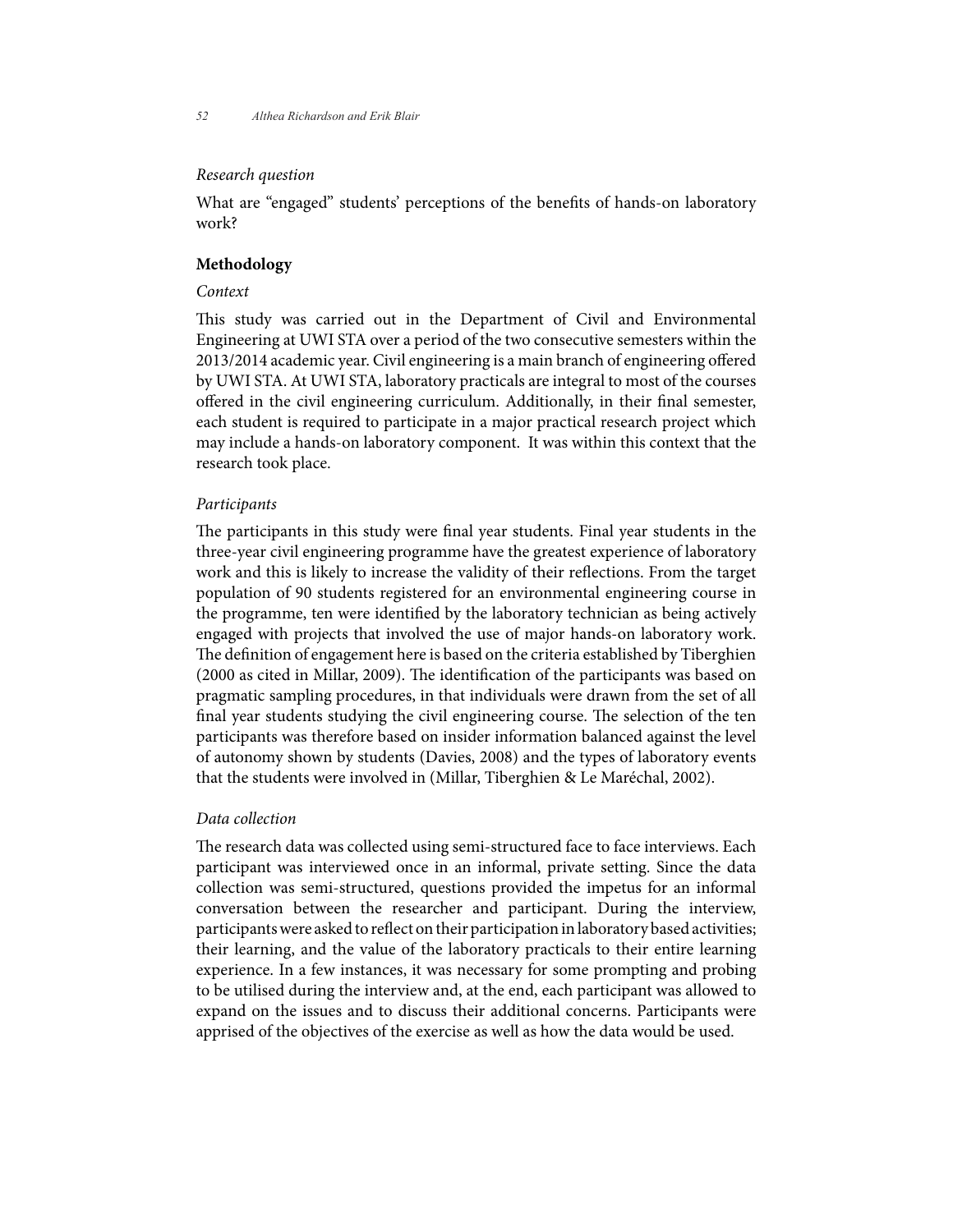## *Analytical tools*

The data produced during the interviews were analysed using two tools – an holistic overview and a template analysis. Since the data were qualitative in nature, these approaches focused on discovering the meaning within the text itself. The holistic overview pulls together all the data and attempts to find a global message that is sympathetic to all ten participant perspectives. The template analysis was theoretically grounded in the Kolb's experiential learning theory (Kolb, 1984). It was also used to identify trends within the data, and the four stages of the Kolb cycle were used to code the data. Miles and Huberman (1994) report that coding qualitative data can reduce data overload and can help clarify key responses. In this regard the four stages of the Kolb cycle were used to thematically code the interview data so as to highlight frequencies of occurrence. Adopting this approach allowed the student perspective to emerge. Table 1 illustrates the four stages of the Kolb cycle in relation to the template codes applied and the indicators that guided the application of these codes:

|  |  | Table 1. Relating the Kolb cycle to the template coding process |  |
|--|--|-----------------------------------------------------------------|--|
|  |  |                                                                 |  |

| <b>Term</b>                | Code | <b>Indicator</b>                                                                                       |
|----------------------------|------|--------------------------------------------------------------------------------------------------------|
| Concrete experience        | CE.  | What students actually do in the practicals<br>(Accounts of having experiences)                        |
| Reflective observation     | RO.  | What students learn when they perform particular tasks<br>(Reflections on experience)                  |
| Abstract conceptualisation | AC.  | What students actually learn from their reflections<br>(Accounts that try to theorise experience)      |
| Actual experimentation     | AE.  | How 'new' knowledge is applied in new situations<br>(Accounts that show the 'testing' of new theories) |

## *Ethical considerations*

Informal approval was obtained from the Head of Department to interview the participants. Prior to the commencement of the interview process each participant was advised on the purpose of the exercise, the degree of confidentiality placed on all information shared, the voluntary status of their participation, their freedom to choose not to respond to any question and their guaranteed anonymity. Identification information beyond a coded name (initials only) was not required and therefore not solicited. All participants gave their informed consent.

## *Limitations of the study*

As with all research, this study was limited by: time and timing; sample dynamics; group dynamics; the kinds of questions asked; availability of participants; the cooperation of others; facilities, equipment and ethical considerations. Since this research examines a unique situation these factors are not limitations in the true sense of the word but boundaries within which the study takes place.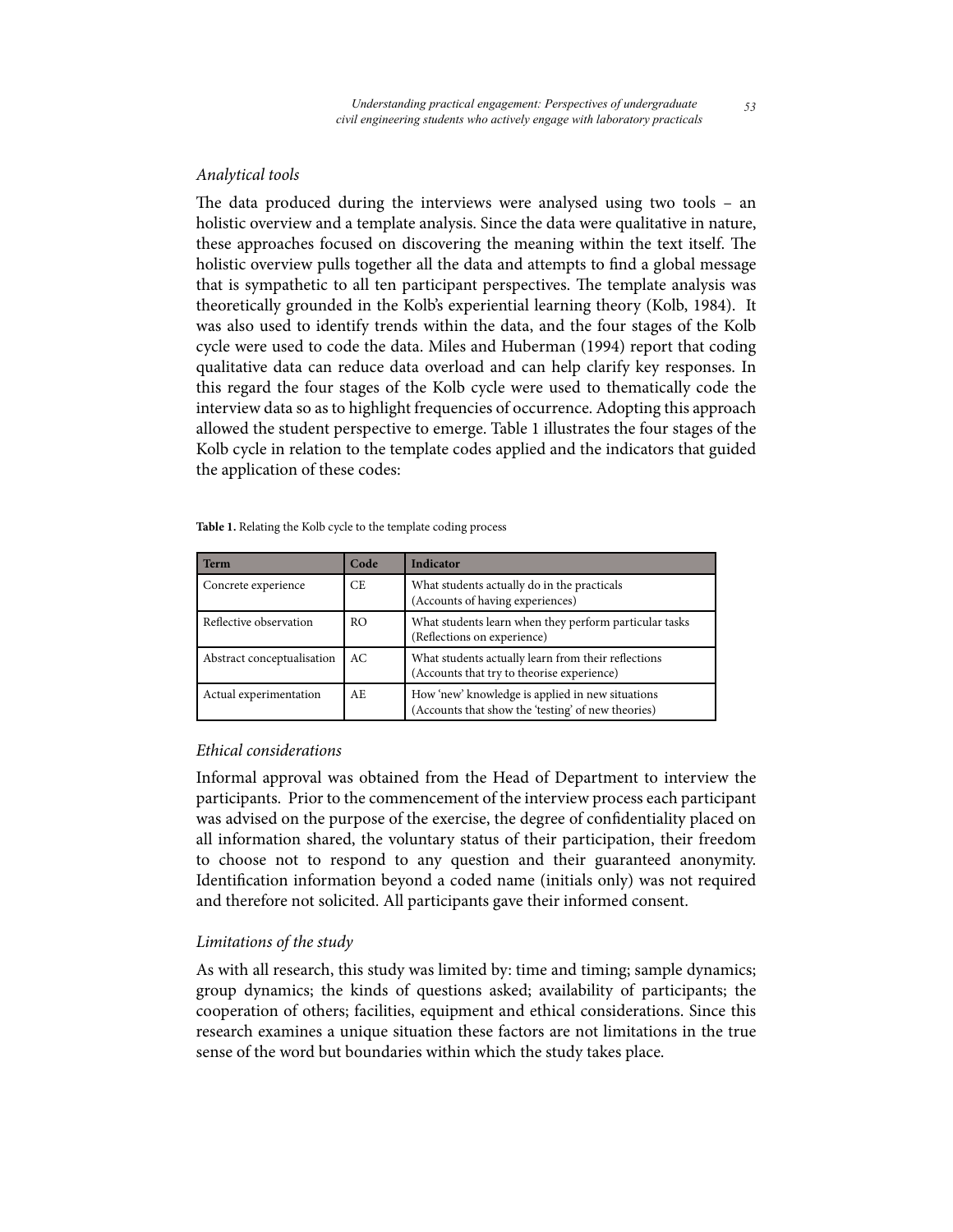#### **Data and data analysis**

The interview data is reported here following the two data analysis tools: (1) an holistic overview of responses, and (2) *a priori* coding using the codes drawn from of the Kolb cycle.

#### *Holistic overview of responses*

Generally, participants said that, through laboratory work, they learnt technical skills in addition to project management, decision making, time management and team work. KB said, "I learnt a lot, time management, the correct way to use equipment and machinery; the ability to use what I was not taught in the classroom; teamwork and the use of proper protocols and procedures" and RM said, "I have learnt that decision making needs careful consideration - that a project supervisor needs to be technically knowledgeable and that it is very important to understand the culture of an organisation". Conversely, one participant said that he had not learnt anything new.

Even though there were issues regarding whether participants "liked" doing laboratory work, and it was reported by two students that they only did laboratory work because they "had to", most of the participants recognised that the laboratory exercises provided an important hands-on link to theory. VP said, "As I progressed I saw the purpose as providing a practical link to the theory" and RM said, "As much as I did not like having to do labs I now have a better understanding of the theory and I could see all the links". Two participants reported that the laboratories had no real value as much of the material learnt was lost in the transition from text to practice and two thought that fieldwork was more valuable than laboratory work. However, four students believed that all the laboratory work done over the three years was important and six felt that final year laboratories were particularly relevant. It is interesting that these responses are from students who were deemed to be "engaged" yet they show somewhat negative conceptualisations of laboratory work.

All of the participants said that they would apply the technical skills which they learnt. Skills such as communication, project management and team work were also part of the learning experience for some participants with FP reporting, "I am now able to link all the theory to the practical aspects and that has enhanced my knowledge significantly. I now have a working knowledge of correct techniques and it would be nice to be able to use all that I have learnt in my practice" and VJ responding, "I will always use what I learned as a check to make sure that I am on the right track. I will always focus, most of all, on getting accurate test results". Here we can see some of the practical benefits that have been drawn from the laboratory work. It might be these students, whilst not being particularly drawn to laboratory work, see the value in the long run whereas students who do not choose to do laboratory work either cannot see such benefits or feel that the effort outweighs the outcome.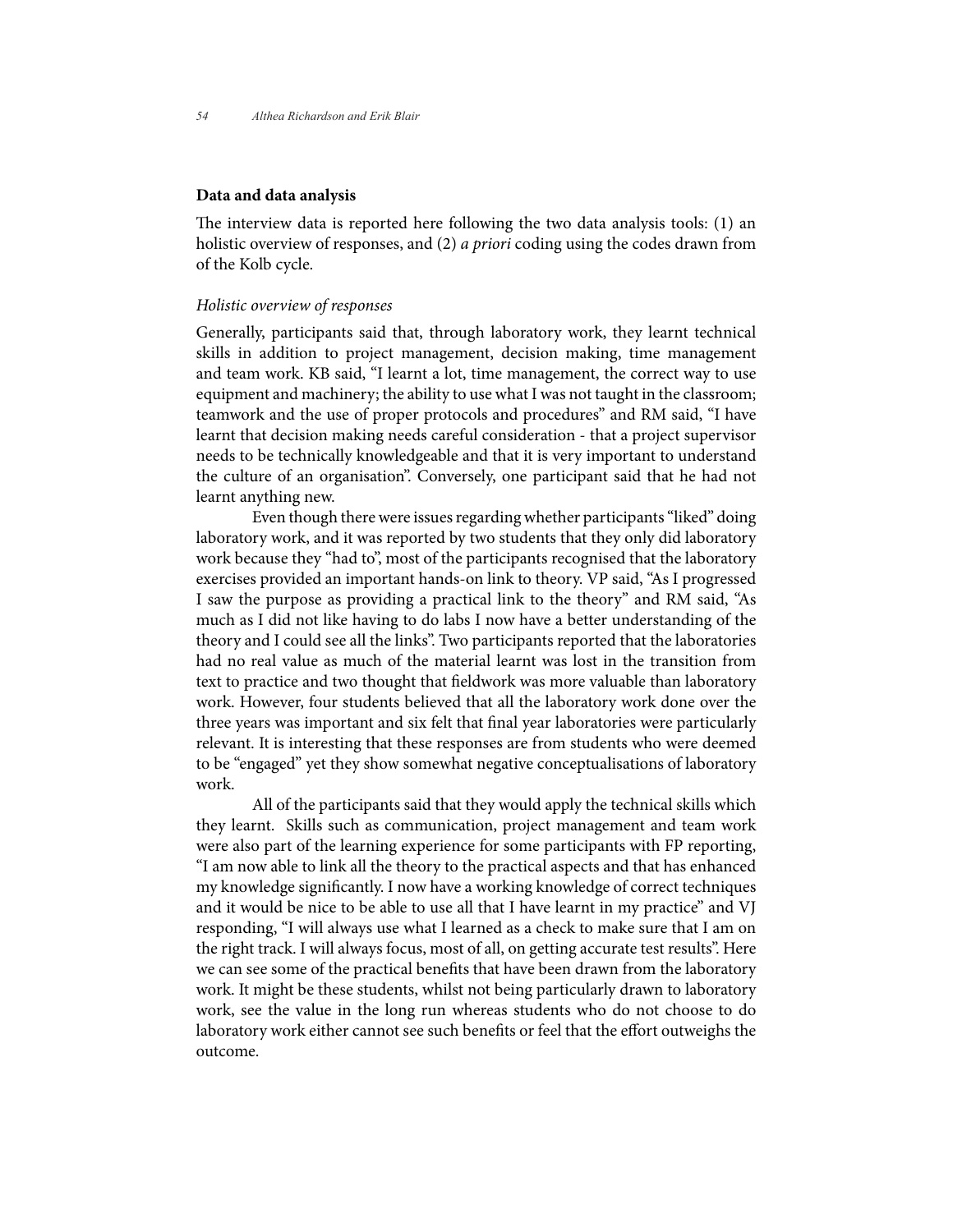Participants were asked to suggest ways in which improvements, that might support future student development, could be made to laboratory exercises. Class size was an issue for four of the participants and three suggested the use of technology in the laboratories as a solution. Five participants suggested that new equipment and an infrastructure upgrade were needed, for example SG thought that "most of the lab equipment used was out dated and needed upgrading". Four participants had issues with the programme structure in terms of work load and time allocated to develop and submit reports. Six participants thought that the lectures needed to be changed and that there needed to be an improvement in teaching methods in order to provide more effective coordination between the theory and the practicals. This position was emphasised by DT, who reported that, "Theory should be coordinated with lab exercises and each topic should include a field trip or site visit. Lecturers need to inspire students to get excited about topics….Lack of interest in theory leads to lack of interest in labs".

Overall, the picture painted here is rather bleak. In trying to understand student perspectives on the link between practical work and their future goals we can see that those who are deemed to be "engaged" students have many issues with aspects of laboratory work but that they are able to balance long-term outcomes against short-term effort and decide that, despite the challenges, they should apply themselves.

## *Analysis using a priori coding*

In trying to understand engaged students perspectives on the value of laboratory work, the four aspects of the Kolb cycle were used to code qualitative responses. In applying the template derived from the Kolb cycle (see Table 2), we can see that the part of the cycle that was most coded was reflective observation (RO).

| <b>Template codes</b>           | No. of codings |
|---------------------------------|----------------|
| Concrete experience (CE)        | 30             |
| Reflective observation (RO)     | 73             |
| Abstract conceptualisation (AC) | 27             |
| Active experimentation (AE)     |                |

**Table 2.** Aspects of data coded using Kolb cycle template

There were 73 aspects of data coded as RO with some participants making strong statements about the value of doing labs such as "I found that when I put myself into my lab reports...I got the highest marks" and "practical exercises made the course more interesting and much easier for me to recall information". One student expressed the view that "labs had no real value because success as a student is all about recall rather than the application of any concepts". All of the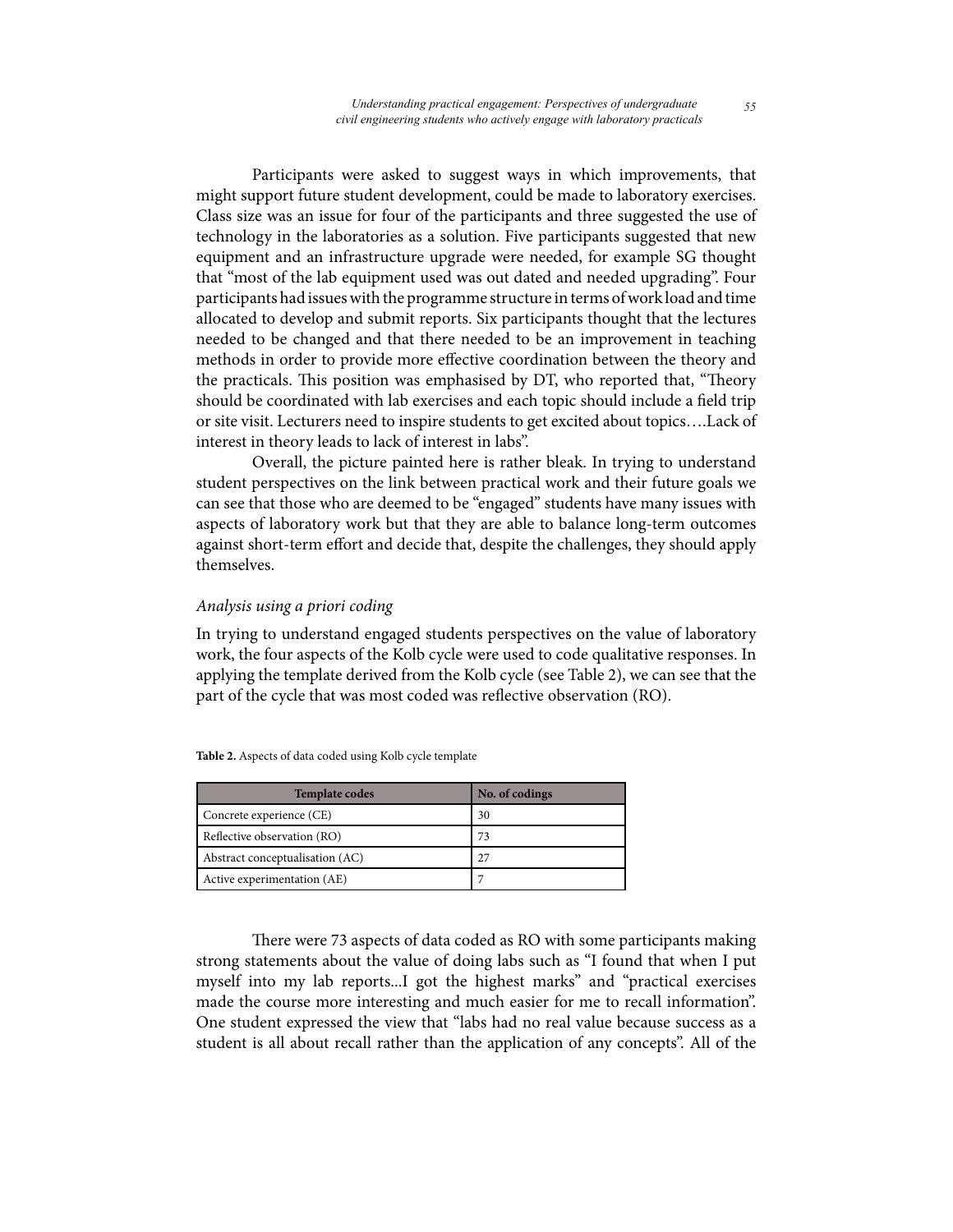participants treated their lab experience as one event by making reference to "doing labs". Generally, responses to concrete experience (CE) varied from "dislike" to "not seeing the point of labs". Only one participant said, "I like all aspects of labs". In terms of conceptualisation (AC), one participant said, "I can relate to all I did before". Concrete experiences ranged from the acquisition of various skills such as technical or theory application to decision making, teamwork skills and time management. One student said that he undertook his project because he wanted to get the experience of working with a particular professor. Most of the responses were coded as showing reflective observation (RO) with participants describing their laboratory experience with terms such as "useful" and "applicable" - language that betrays an idea of practical work as a conduit to future activity. One participant reported that their laboratory project, "will be useful to the civil engineering industry" and another said, "I now have the confidence to be able to communicate with others in the field".

Most of the participants had ideas of areas in which they could "try out" the many skills they learnt through active experimentation. Applications varied from the technical (beach morphology or water treatment) to the use of Gantt charts or focusing on obtaining accurate test results. A noted example of abstract conceptualisation came from a participant who said, "In my project, I actually saw the application of the practical aspects" – a statement that shows theory/practice integration.

In all we can see that the coded data suggests that these engaged students did not focus much on activity but preferred to use the laboratory work as a means of reflecting on the value it offered them in the long term. The high instance of data coded as showing RO suggests that, for these students, there was a great deal of focus on how laboratory work made them better and more employable engineers.

#### **Discussion**

The research found that generally those students who were identified as being "engaged" in civil engineering laboratory projects recognised the value and importance of practicals to their learning and that they felt their active participation in these exercises would have a positive impact on their overall performance. But that the key benefit in taking part in laboratory work was that they could use the skills learned to make them stronger practitioners in their future engineering careers. The emphasis was not on laboratory work *per se* but the application of the skills learned through reflecting on laboratory experiences. Although the learning experience appeared to be different for each participant there were many similarities in terms of gaining technical and professional skills and abilities. Participants also seemed to agree with Tobin (1990) that it is necessary to use laboratory practicals to teach some engineering concepts, since the laboratory activities allow students to learn with understanding and at the same time engage in a process of knowledge construction, for example, one participant stated that, "Lab exercises should be coordinated with theory and each topic should include a field trip or site visit".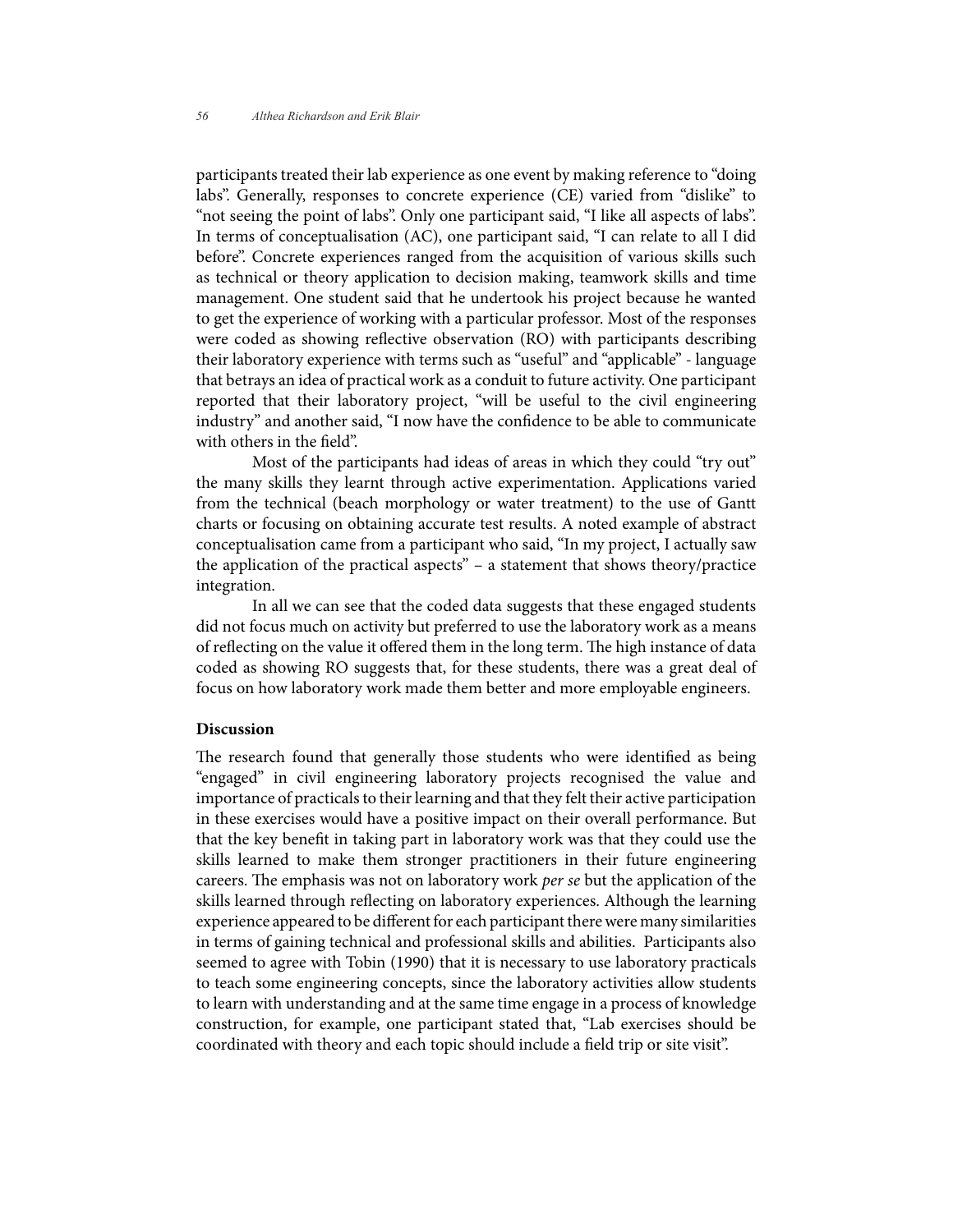The Kolb cycle suggests that an effective learning process requires learners to go through all four stages of the cycle in sequence and proved to be applicable to this research. Ideally, for practical exercises, the learning process may be represented as shown in Figure 2:

 $CE \rightarrow RO \rightarrow AC \rightarrow AE \rightarrow CE$ 

**Figure 2.** The flow of the learning process

Whilst a cursory look at this model suggests a consistent and regular movement through the learning process, it was found that the engaged UWI STA civil engineering students appear to spend most time engaged in reflection (RO) rather than practical activity (CE) and theory building (AC). It was also found that students gave very little focus to testing knowledge in new situations (AE). Here we can see that these "engaged" students" may perceive the benefits of hands-on laboratory work in regards to future application rather than laboratory work *per se*. Ideally, the reflective stage of the process (RO) should start after having the experience in order for there to be something to reflect upon. This might imply that if the physical experience is stymied then reflection and by extension the student's learning may be limited; however the students in this research seemed able to project future outcomes with minimal present effort.

#### **Conclusion**

This study determined that it was unclear whether the learning experiences of "engaged" undergraduate civil engineering students at UWI STA who were doing laboratory projects that required hands-on work was enhanced in itself. The lack of deliberation around concrete experiences and the small number of extracts coded as showing active experimentation suggest that these students were not engaged with laboratory work as a learning experience in itself, but as a means of developing their potential as future employees. It was found that it did not matter to the participants whether they did or did not enjoy laboratory work, what was important was that they could use practical work as a means to understand links between theory and practice, and they could draw from laboratories technical skills such as project management, decision making, time management and team work that would be used to strengthen their future careers.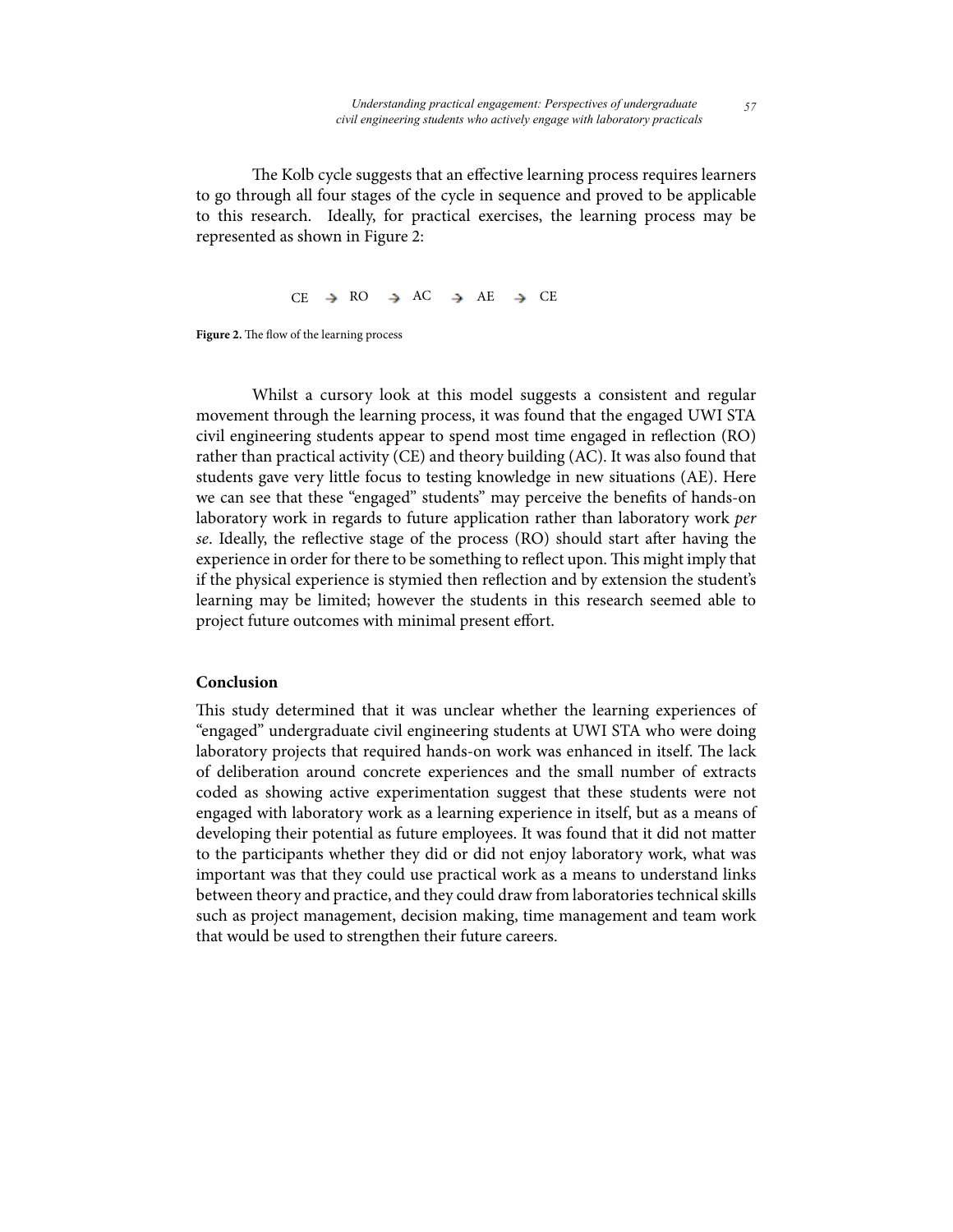#### **References**

- Astin, A.W. (1984). Student involvement: A developmental theory for higher education. *Journal of College Student Personnel, 25*(4), 297-308.
- Biggs, J. (1996). Enhancing teaching through constructive alignment. *Higher Education, 32*(3), 347- 364.
- Bonwell, C. C. & Eison, J. A. (1991). *Active learning: Creating excitement in the classroom*. Washington, DC: Graduate School of Education and Human Development, George Washington University.
- Cross, K. P. (1987). Teaching for Learning. *AAHE Bulletin, 39*, 3-7.
- Davies, C. (2008). *Learning and teaching in laboratories*. Higher Education Academy Engineering Subject Centre, Loughborough University.
- Ericksen, S.C. (1984). *The essence of good teaching*. San Francisco: Jossey-Bass.
- Fry, H., Ketteridge, S. & Marshall, S. (Eds.). (2008). *A handbook for teaching and learning in higher education: Enhancing academic practice.* New York: Routledge.
- Kolb, D. A. (1984). *Experiential learning: Experience as the source of learning and development* (Vol. 1). Englewood Cliffs, NJ: Prentice-Hall.
- Krause, K. (2005). Engaged, inert or otherwise occupied: Deconstructing the 21st century undergraduate student. Proceedings of Sharing Scholarship in Learning and Teaching: Engaging Students. Cairns, Australia: James Cook University.
- Lashari, T. A., Alias, M., Akasah, Z. A., & Kesot, M. J. (2012). An affective-cognitive teaching and learning framework in engineering education. *Journal of Engineering Education, 1*(1), 11- 24.
- Lucke, T. (2010). Using engineering practicals to engage students (Doctoral dissertation).
- Maehr, M. L. & Meyer, H. A. (1997). Understanding motivation and schooling: Where we've been, where we are, and where we need to go. *Educational Psychology Review, 9*, 371- 408.
- Malan, S. P. T. (2000). The "new paradigm" of outcomes-based education in perspective. *Journal of Family Ecology and Consumer Sciences/Tydskrif vir Gesinsekologie en Verbruikerswetenskappe, 28*(1), 22-28.
- Millar, R., Tiberghien, A. & Le Maréchal, J.-F. (2002). Varieties of labwork: a way of profiling labwork tasks. In *Teaching and learning in the science laboratory*, D. Psillos, D. & H. Niedderer (eds). Dordrecht: Kluwe.
- Millar, R. (2009). Analysing practical activities to assess and improve effectiveness: The Practical Activity Analysis Inventory (PAAI). York: Center for Innovation and Research in Science Education, University of York.
- Miles, M. B. & Huberman, M. (1994). *Qualitative data analysis: An expanded sourcebook*. Thousand Oaks, CA: Sage.
- Pekrun, R., Goetz, T., Frenzel, A. C., Barchfeld, P. & Perry, R. P. (2011). Measuring emotions in students' learning and performance: The Achievement Emotions Questionnaire (AEQ). *Contemporary Educational Psychology, 36*(1), 36-48.
- Pintrich, P. R. & Schunk, D. H. (2013). *Motivation in education: Theory, research, and applications* (4th ed.). Englewood Cliffs, NJ: Merrill.
- Salanova, M., Schaufeli, W. B., Martınez, I., & Bresó, E. (2010). How obstacles and facilitators predict academic performance: The mediating role of study burnout and engagement. *Anxiety, Stress, & Coping, 23*(1), 53-70.